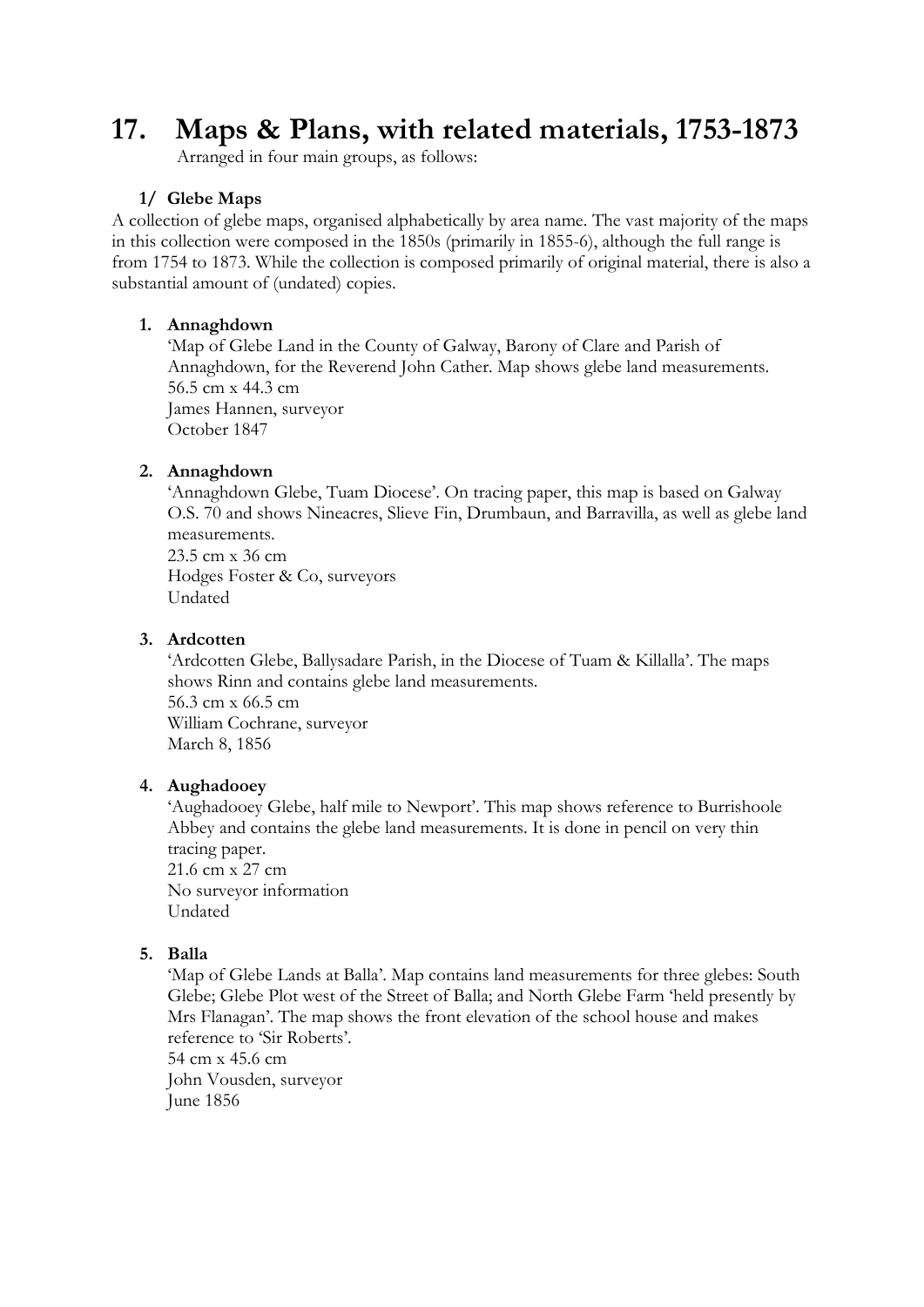### **6. Balla**

'Balla Glebe, Diocese of Tuam'. On tracing paper, this map shows glebe land measurements and refers to Ballina and Ballyrourke. 44.8 cm x 29.8 cm Hodges Foster & Co., surveyors Undated

### **7. Balla**

Untitled glebe map on tracing paper showing lands in town of Balla, Tuam Diocese, Co. Mayo. The map shows reference to land belonging to Sir R[ichard] Blosse, Mr Waldron, Fair Green land, and location of the school house, with a drawing of the front elevation.

### **8. Ballinrobe**

'The Glebe House Plot of Ballinrobe'. Shows front elevation of house and various buildings. References canal of River Robe, and land belonging to Mr Kenny. 45.4 cm x 45.8 cm John Vousden, surveyor January 1856

### **9. Ballinrobe**

'The East Glebe of Ballinrobe'. Map contains reference to 'English Church Yard' and 'Counsellor Cortneys' as well as land measurements. 46.5 cm x 45.4 cm John Pousden, surveyor January 1856

#### **10. Ballinrobe**

'West Glebe of Ballinrobe'. Mentions Carrownalecca and land measurements 45.3 cm x 45.9 cm John Vousden, surveyor January 1856

#### **11. Belcarra**

'A map of the glebe land at Belcarra, surveyed for the Reverend R.W. Maxwell'. Shows 'front view' of church and vicarage, along with land measurements. Map references lands of Thomas Joyce to the north.

56.6 cm x 46.6 cm Surveyed by John Vousdan. June MDCCCLVI [1856]

### **12. Burrishool**

'Burrishool Glebes, Diocese of Tuam, Mayo O.S. 67'. This tracing paper sheet contains two different maps: Aughadoocy Glebe and Killeen Glebe and refers to Kiltarnag, Carrowkeel, Drumbrastle West, Rosheen North, Carrowbeg North, and Newport Bay as well as the glebe land measurements. 50 cm x 37 cm

No surveyor information Undated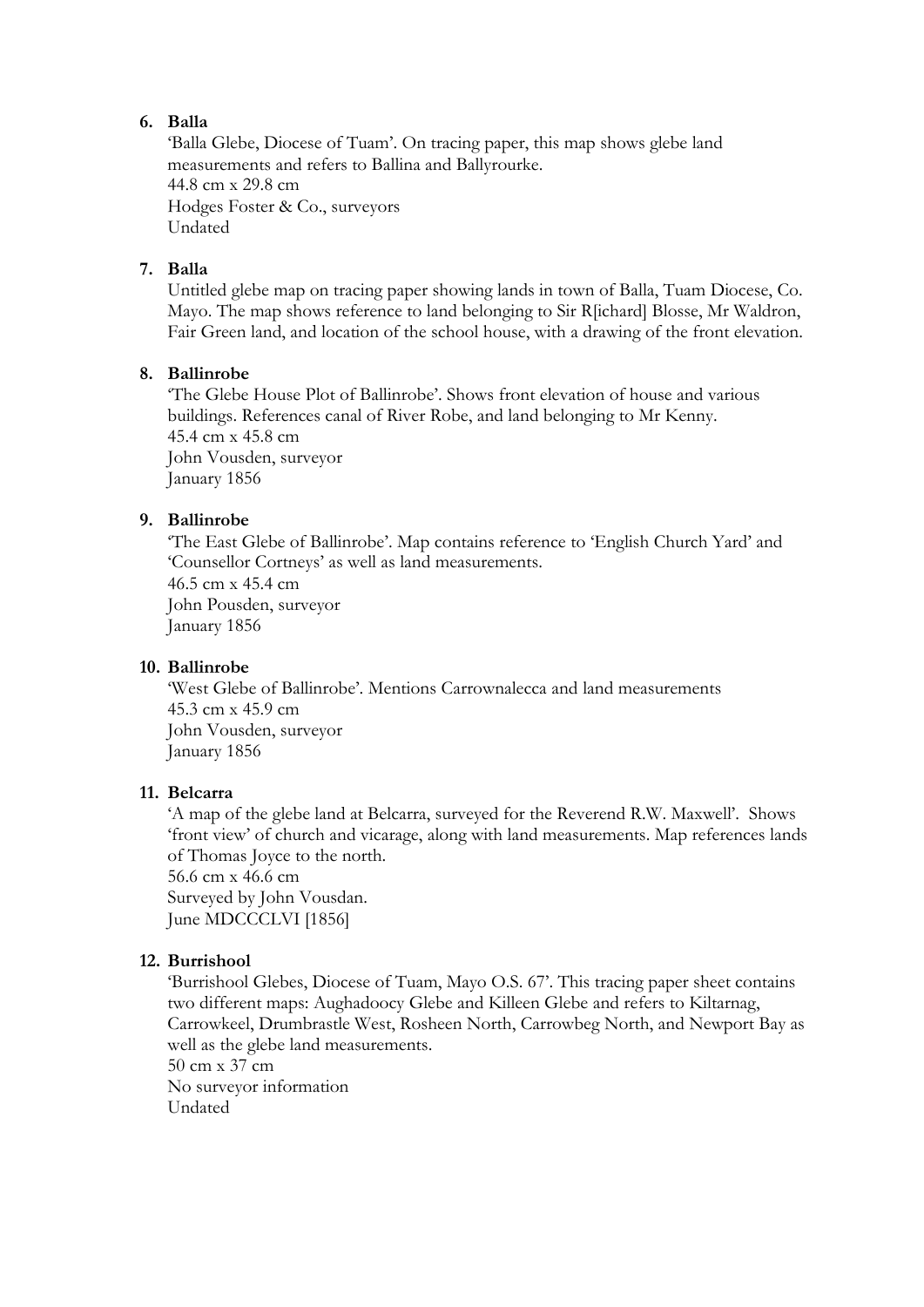#### **13. Claretuam**

'Map of the Glebe of Claretuam made for the Revd. Charles H. Seymour, Provost and Vicar of Tuam'. Map shows 'Mr Treacy's House' and glebe land measurements 55.8 cm x 44.5 James Byrne, surveyor Tuam March 2, 1857 and surveyed December 1855

### **14. Cloonakeepa**

'Glebe Lands of Mayo'. This map shows four areas: Cloonakeepa, Middle Glebe, Marsh, and Church Glebe and shows land belonging to Dominick Browne, Martin Kirwan, and Lord Sligo, as well as the 'Old Abby' and glebe land measurements. 41 cm x 53.8 cm Francis McGreevey, surveyor 1823

### **15. Cong**

'Terrier of the Glebe and Parish of Cong [for] Revd E.L. Moore, Rector'. Refers to Toneleeane, Gurtaroe [Gortaroe] Creevagh, and lands belonging to 'O. Elwood, Esq.' Shows front elevation of the house and glebe land measurements. [see also map 55 of Nymphsfield below] 48 cm x 59 cm

No surveyor information November 14, 1855

#### **16. Coolroe**

'Coolroe Glebe'. Map shows Derry as well as glebe land measurements. 45.5 cm x 55.8 cm Nicholas and George W. Belle, surveyors December 1855

#### **17. Crossboyne**

'A map of Crossboyne glebe'. Map features references to Derry, Castlemagarret, Burris, Ballindine, Hollymount, and Claremorris. The map features land measurements and contains reference to 'plantation claimed by the Revd. Robert Brown as part of Glebe or Bishop's Land'. There is also a handwritten note at the bottom of the map by Revd Brown explaining his position as to the land claim. 45.8 cm x 55.7 cm

Nicholas & George W. Belle, surveyors December 1855

#### **18. Crossboyne** and **Coolroe**

'Crossboyne and Collroe Glebe, Diocese of Tuam, Mayo O.S. 111'. This map, on tracing paper, shows reference to Derry, Castlemagarrett Park Old, Burris, and Robe River. It also shows the glebe land measurements and the location of the school house and church.

46.5 cm x 30.5 cm Hodges, Foster & Co. Undated

#### **19. Cummer**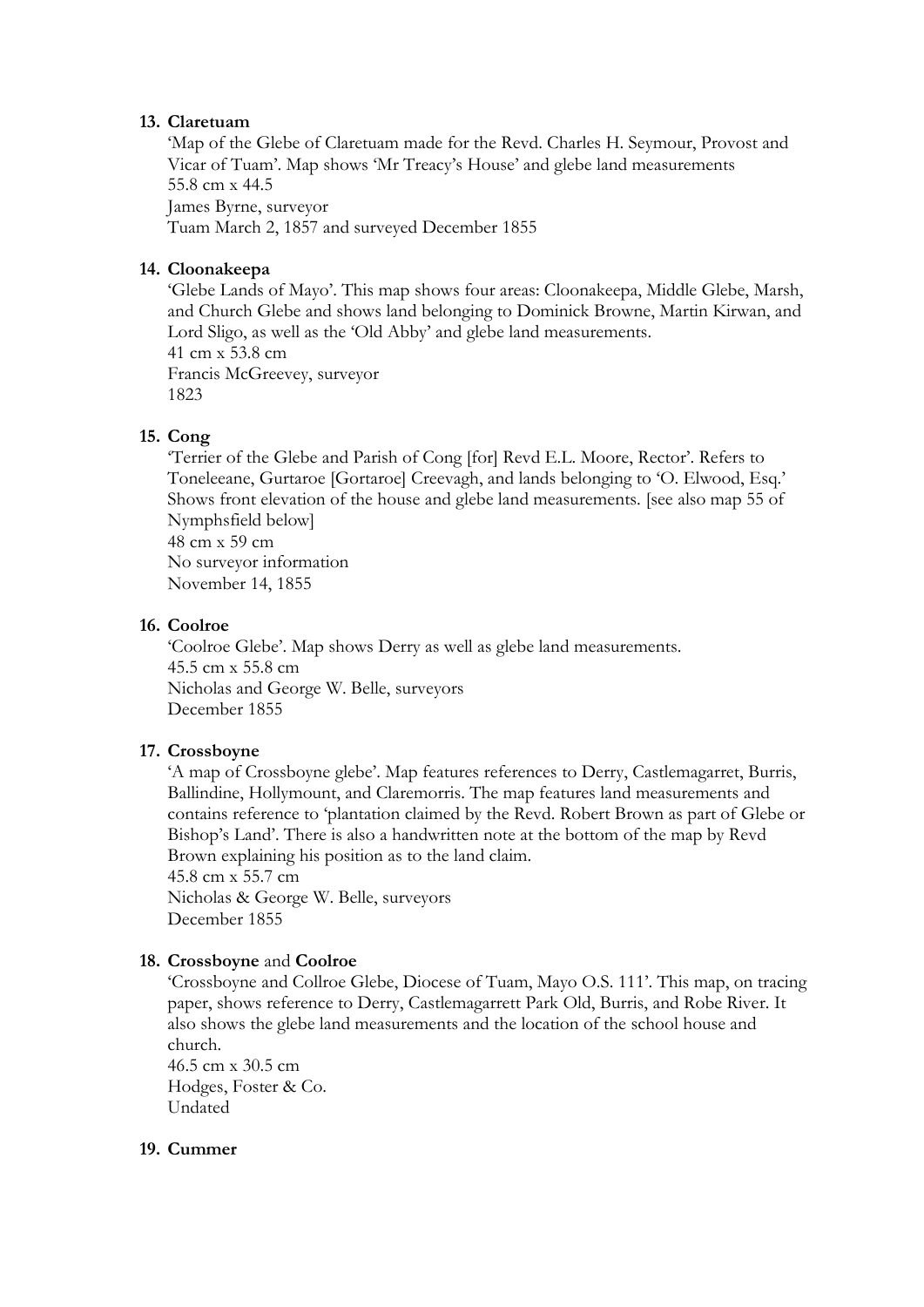'The Glebe of Cummer, the property of The Reverend Benjamine J. Clarke in the County of Galway'. Map shows Clough and glebe land measurements. 34.4 x 48.6 cm James Byrne, surveyor May 1855

#### **20. Dunmore**

'Dunmore Glebe, Diocese of Tuam, Galway O.S. 17'. This map, on tracing paper, shows reference to Moneenpollagh, Baunoges North, Breanra, Abbeyland South, Abbeyland North, Sion Hill, and the school house, as well as the glebe land measurements. It also shows an enlarged plan of the house, garden and curtilage. 46.5 cm x 30.5 cm Hodges, Foster & Co. Undated

#### **21. Easkey**

'Easkey Glebe, Diocese of Tuam & Killalla'.Commissioned by 'Vicar Revd Edward Wood', this map shows the location of the church. 51.6 cm x 57.3 cm William Cochrane, surveyor December 27, 1855

#### **22. Emlaghfad**

'Emlaghfad Glebe'. Commissioned for Revd Arthur Moore, this map shows Kilnaghan, Tiereboy, Woodfield, and Maghera as well as glebe land measurements. 45.8 cm x 55.5 cm John Beatty, surveyor 1856

### **23. Headford**

'Map of Headford Glebe … for the Revd Dean [Robert] Plunket'. Map is black & white and in pencil, and shows the front elevation of the house along with the glebe land measurements. 56.3 cm x 49 cm

Michael Burke, surveyor May 1856

#### **24. Headford**

'Headford or Kilkilvery Glebe, Tuam Diocese, Galway O.S. 42'. This map, on tracing paper, shows reference to Pollaccullaire and Racepark, as well as the glebe land measurements. It also shows an 'enlarged plan of house division'. 46.5 cm x 30.5 cm Hodges, Foster & Co. Undated

#### **25. Kilbennan**

'A map of the Glebe of Kilbennan for the Revd Charles H. Seymour'. Contains reference to Poulacurrigoon, Townleagee or Windfield, and Ballygaddy. Shows location of both Church of Ireland and Roman Catholic churches as well as land measurements. 56 cm x 43.6 James Byrne, surveyor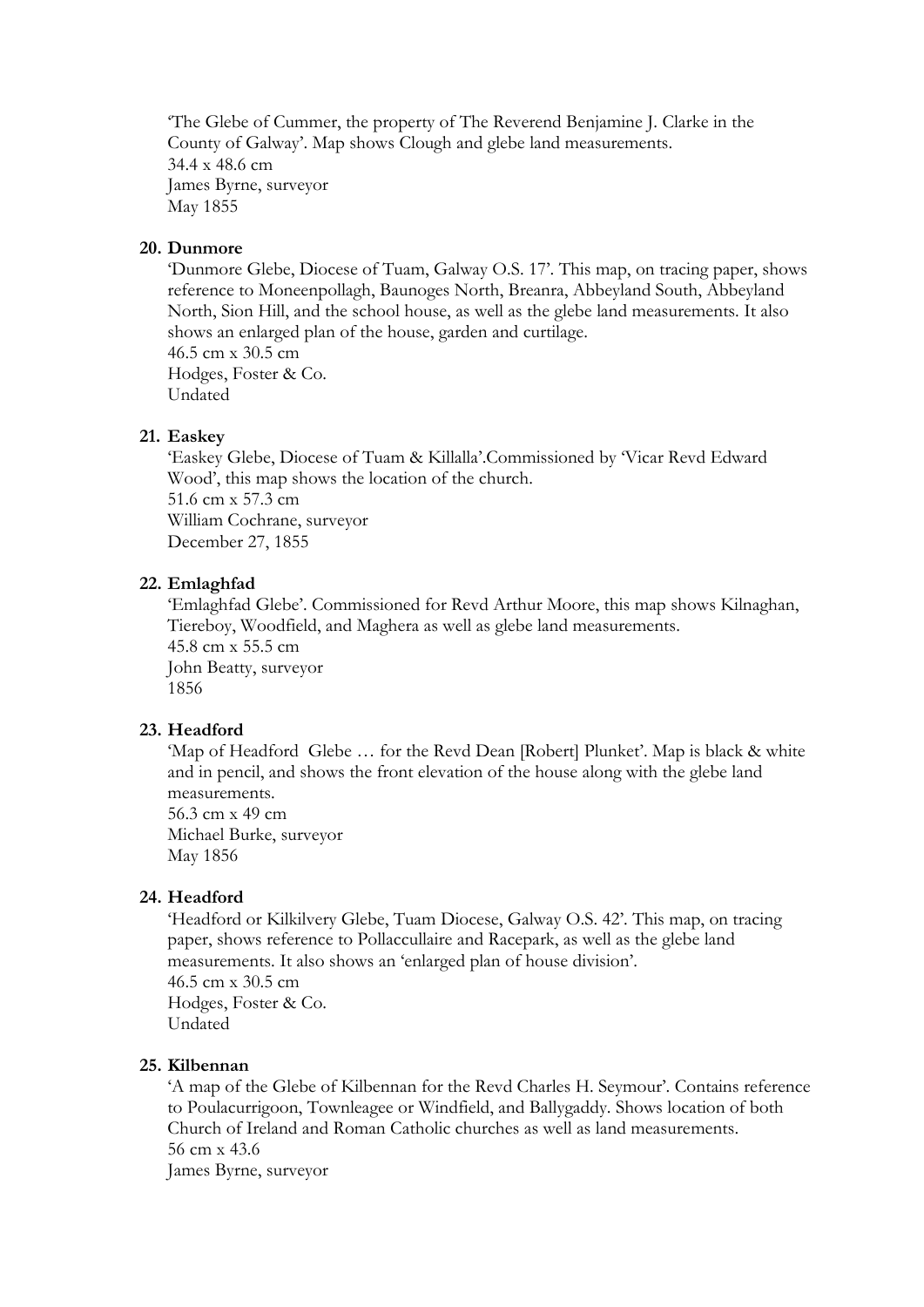July 1856, surveyed December 1855

#### **26. Kilbennan**

'Kilbennan Glebe, Diocese of Tuam, Galway O.S. 29'. This map, on tracing paper, shows the location of church (in ruins) and graveyard, and refers to Pollacorragune, Ballygaddy, Tonlegee as well as containing the glebe land measurements. 45.9 cm x 30 cm No surveyor information Undated

### **27. Kilcolman**

'Map of Kilcolman Glebe'. Map references Claremount, Claremorris, Mr Keogh's Field, Mr Gray's Field, and Revd Moore's field, as well as land measurements. 46 cm x 49 cm No surveyor information Undated

### **28. Kilcommon**

'A map of Kilcommon glebe, situate[d] in the County of Mayo, [for the] Revd W.R. Smith, incumbent, made on the basis of the Ordnance Survey'. Features sketch of front of house along with land measurements. Map references areas Lugatallin, Brittas, and Creggawatta.

55.8 cm x 45.8 cm No surveyor information 1855

#### **29. Kilcommon**

'Kilcommon Glebe, Diocese of Tuam, Mayo O.S. 111/119'. This map, on tracing paper, shows reference to Creggawatta, Brittas, and Lugatallin and the glebe land measurements. There is a section of the map that shows the house and curtilage in greater detail. 46.5 cm x 30.5 cm Hodges, Foster & Co.

Undated

#### **30. Kilconla**

'Kilconla Glebe, Diocese of Tuam, Galway O.S. 15'. This map, on tracing paper, shows Blindwell and Ballynagittagh, and contains glebe land measurements. 45.5 cm x 31.7 cm Hodges Foster & Co. Undated

### **31. Kilconley**

'Map of the Glebes of Kilconley for The Revd. Charles H. Seymour'. Map references Ballinagittagh/Ballynagittagh, Blindwell, Beagh, and Ironpool and shows the North Glebe, South Glebe, and Church Yard as well as land measurements. 56 cm x 46 cm James Byrne, surveyor Tuam July 1856, surveyed December 1855

#### **32. Kilcummin** (two copies)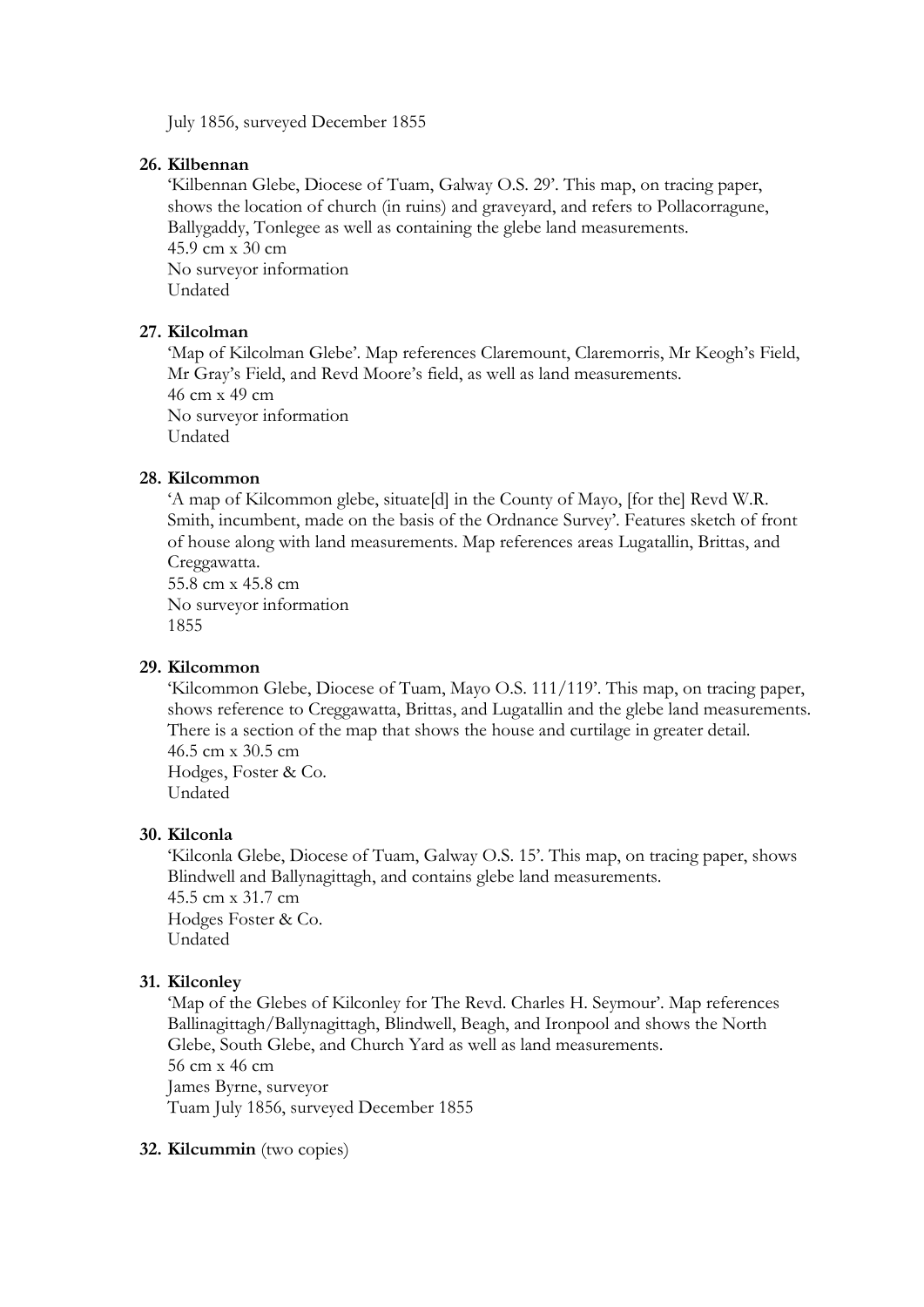'Kilcummin Glebe, Diocese of Tuam, Galway O.S. 54'. This map, on tracing paper, shows reference to Lemonfield, Rushveala, Billymore, and Carrowntober, as well as the glebe land measurements. It also shows an enlarged plan of the house & curtilage. 46.5 cm x 30.5 cm Hodges, Foster & Co. Undated

### **33. Kilkerrin**

'Map of Kilkerrin Glebe situate[d] in the County of Galway, [for] Rev. John Kerr, Rector'. Map shows Lehinch, Slieveroe, Kilcornan, as well as the school house and glebe land measurements. 55.6 cm x 45.9 cm Made on the basis of the Ordnance Survey by Hodges, Smith & Co. 1855

### **34. Kilkerrin**

'Kilkerrin Glebe, Diocese of Tuam, Galway O.S. 31'. This map, on tracing paper, shows reference to Lehinch, Slieveroe, and Kilcornan as well as the glebe land measurements. It also shows an enlarged plan of the house, garden, and curtilage.

46.5 cm x 30.5 cm Hodges, Foster & Co. Undated

#### **35. Killacunduff**

'A map of the Rectorial Glebe of the Parish of Killacunduff, Part of the Lands of Rathscanlon now occupied by the Revd. B.W. Eames, 1856'. Map shows Revd B.W. Eames's lands, James Burke's holding, Revd Bryan Durkan's holding, John Kyle's farm, lands 'surrendered by James Burke', Thomas Groark's farm, workhouse land, and James Burke's plot, as well as glebe land measurements 47.1 cm x 56 cm

Richard Betagh and Sons, surveyors 1856

#### **36. Killeen**

'Killeen Glebe, five miles from Newport'. This map is drawn in pencil on very thin tracing paper and shows the location of the graveyard, as well as the glebe land measurements.

13.2 cm x 21.3 cm No surveyor information Undated

### **37. Killereran**

'Map of the Boundary of the Glebe of Killereran made for the Revd William Lepoer French, D.D. Map shows Hillsbrook, Lisavally, and school house, as well as land measurements. 56 cm x 45.8 cm

James Byrne, surveyor August 1856

#### **38. Killmaclassar**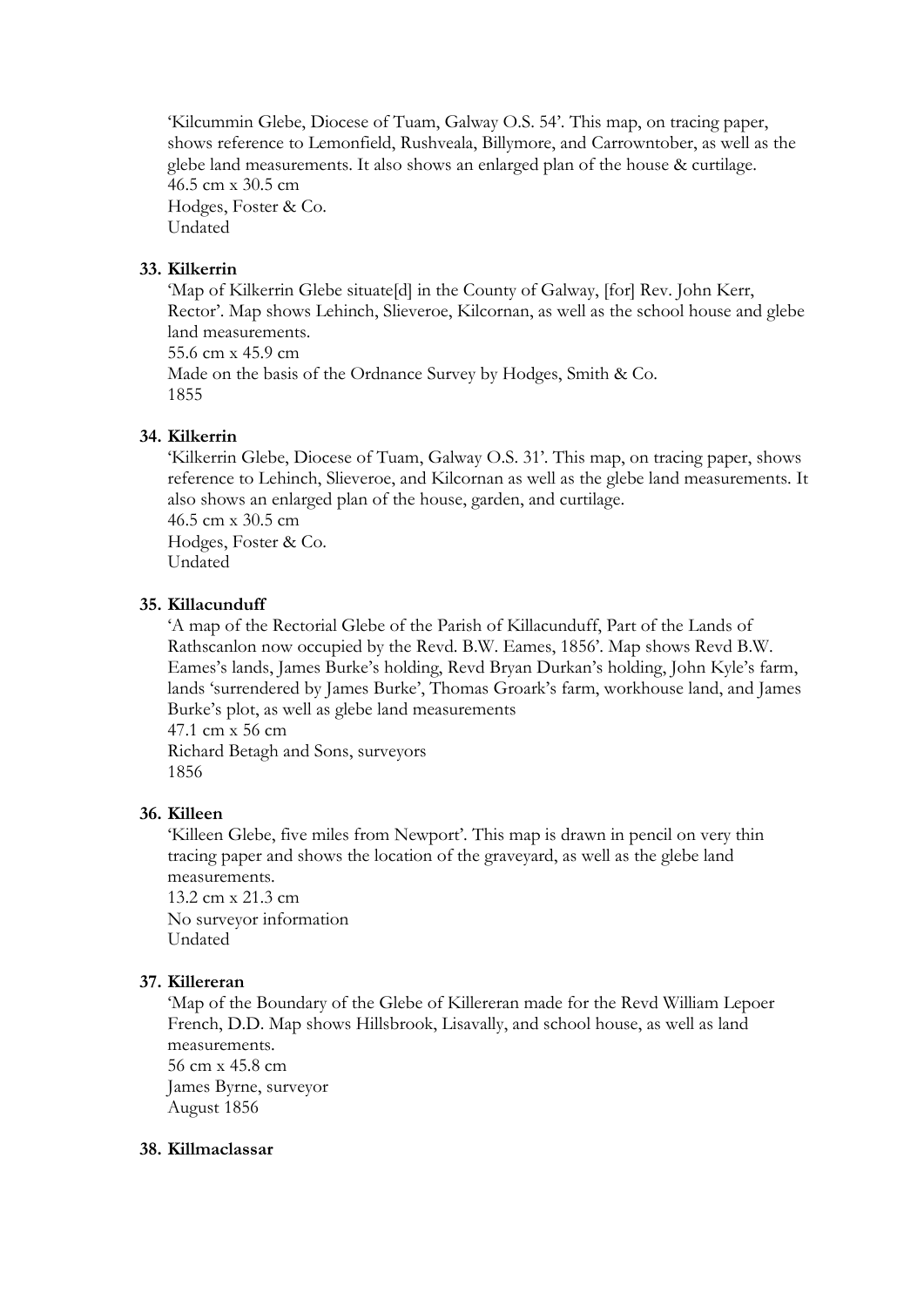'A Plan of Glebe Land (in the townland of Rushbrook) commonly called Killmaclassar, Union of Westport, Diocese of Tuam'. Shows Cloher Lough and glebe land measurements, as well as position of church (in ruins) and graveyard. 56.9 cm x 48.8 cm George Walsh December 31, 1855

### **39. Kilmackshalgon**

'A Map and Survey of the Glebe of the Parish of Kilmackshalgon in the Barony of Tireragh and County of Sligo. Dioceses of Killala & Acconry [sp] … Said glebe is in the possession of the Revd William Grove, Rector of said Kilmackshalgon and Templeboy'. Map refers to Ballyglass/Pulmer, Doonbeakin, and Belville and contains glebe land measurements.

56.9 cm x 48.8 cm Matthew Folan, surveyor December 6, 1855

#### **40. Kilmacteigue**

'Map of the Glebe Land and School House Plot of Kilmacteigue in the Barony of Leyny and County of Sligo'. Shows location of church, Roman Catholic chapel, and school house as well as glebe land measurements.

48.1 cm x 58.5 cm C. Layng, surveyor 1856

### **41. Kilmactigue**

'A Map of KillmcTeige … filed in Registry 10 July 1875 … by order from Hugh O Donnell, Esq'. On tracing paper, shows Athclare, Killure, land of Henry Harte & Partners, Gillaiveyo Park. 30 cm x 37 cm

Rolt Handcock, surveyor May 6, 1754

#### **42. Kilmain**

'Map of Kilmain Glebe Land situate[d] in the Tuam Diocese […] by order of Revd G. Gildea'. Maps shows Tavnagh, Kilmainparks, and Cregduff. 45.5 cm x 55.5 cm M. Farragher, surveyor December 1855

### **43. Kilmain** [Fragile]

'Map of Kilmain Glebe Land and parts of Kilmainpark, Kilmaine, and Tawnagh situate[d] in the County of Mayo ... by order of Revd G.R. Gildea'. Shows Cregduff, 'Protestant Burying Ground', and 'school house with play grounds around it', as well as glebe land measurements.

49.6 cm x 74 No surveyor information December 17, 1873

#### **44. Kilmeena**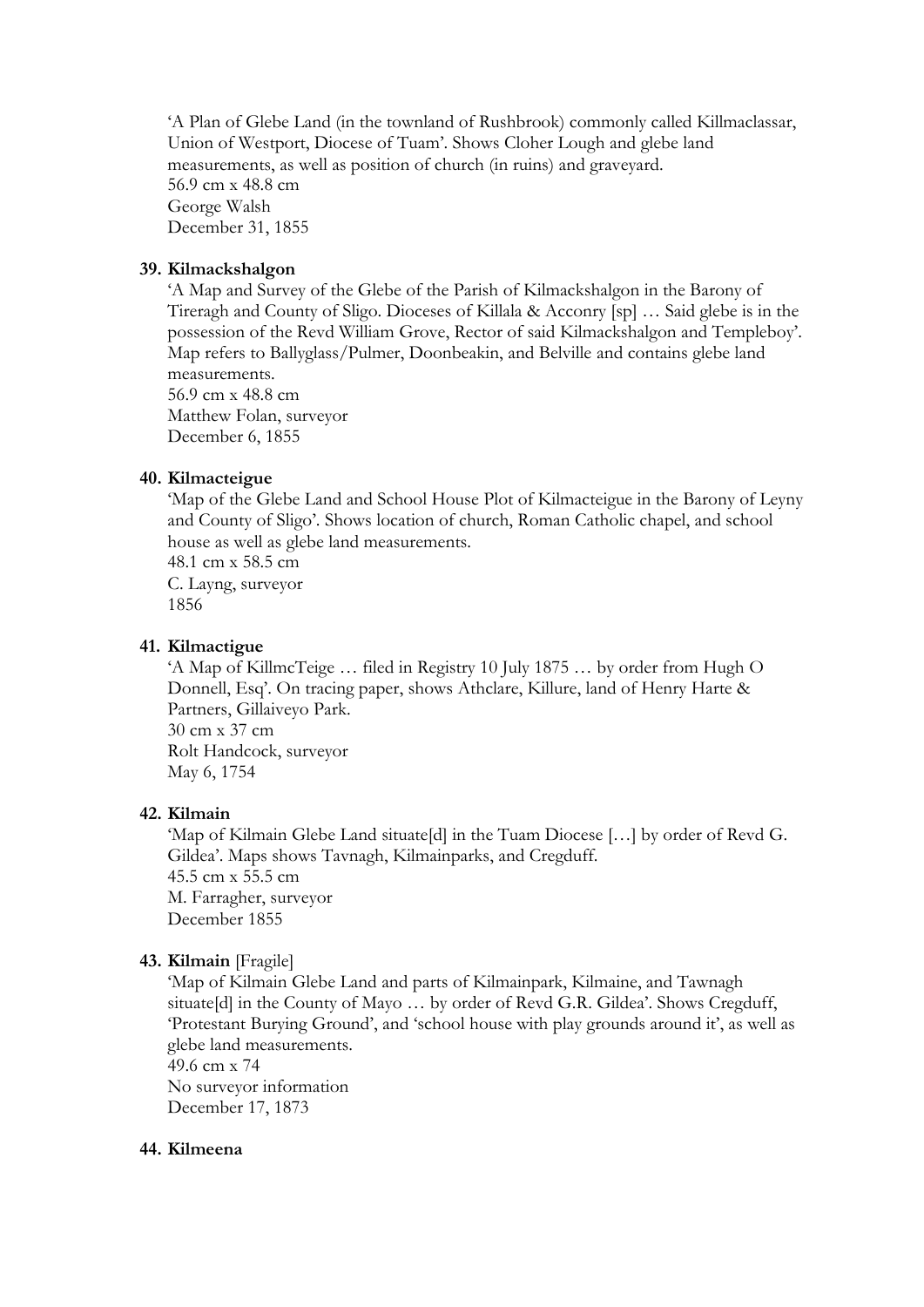'Kilmeena Glebe, Diocese of Tuam, Mayo O.S. 76'. This map, on tracing paper, shows reference to Inishgowla, Clew Bay, and Derrinish, and contains glebe land measurements. 45.5 cm x 31.7 cm Hodges, Foster & Co. Undated

#### **45. Kilmoylan/Kinmonlan** [?]

'Map of Kinmonlan Church Burial Ground and Glebe Land, Parish of Kilmoylan, Barony of Clare, County of Galway'. Map shows Annagh Demesne and Ballyglooneen and glebe land measurements. 41.3 cm x 54.2 cm Samuel Roberts, surveyor July 13, 1859

### **46. Knockaveely (Newport)**

'Knockaveely Glebe or Newport Rectory, Diocese of Tuam, Mayo O.S. 68'. On tracing paper, shows Owendarry River, Barrack Hill, Drumlong, Knockmatinny, Carrowbawn, as well as 'House, Garden & Curtilage with land to be purchased'. 49.3 cm x 36.5 cm No Surveyor information Undated

#### **47. Knockaveely**

'Knockaveely Glebe in Newport Rectory'. This map, on tracing paper, shows glebe land measurements.

13 cm x 20 cm No surveyor information Undated

#### **48. Lissavalley**

'Map of Lissavalley Glebe'. Map shows estate of J.A. Kirloan, estate of Michael Browne, as well as Lissavalley and Moher townlands. Glebe land measurements make reference to holdings of 'Cottier Tenants'.

60 cm x 35 cm No surveyor information March 20, 1847

#### **49. Louisburgh**

'Louisburgh Glebe, Diocese of Tuam, Mayo O.S. 86'. This map, on tracing paper, shows a separate map of 'House and curtilage' and shows reference to Carrowmor, Calla, Clooncarrabawn, Bunowen River, Caher, Corn Mill and parts of Louisburgh town, including the site of the church. Also shows glebe land measurements. 45.5 cm x 31.7 cm Hodges, Foster & Co. Undated

#### **50. Louisburgh**

'Louisburgh Glebe, Diocese of Tuam, Mayo O.S. 86'. This map, on tracing paper, is a duplicate of no. 49 but with plots of land shown in colour. 46.5 cm x 30.5 cm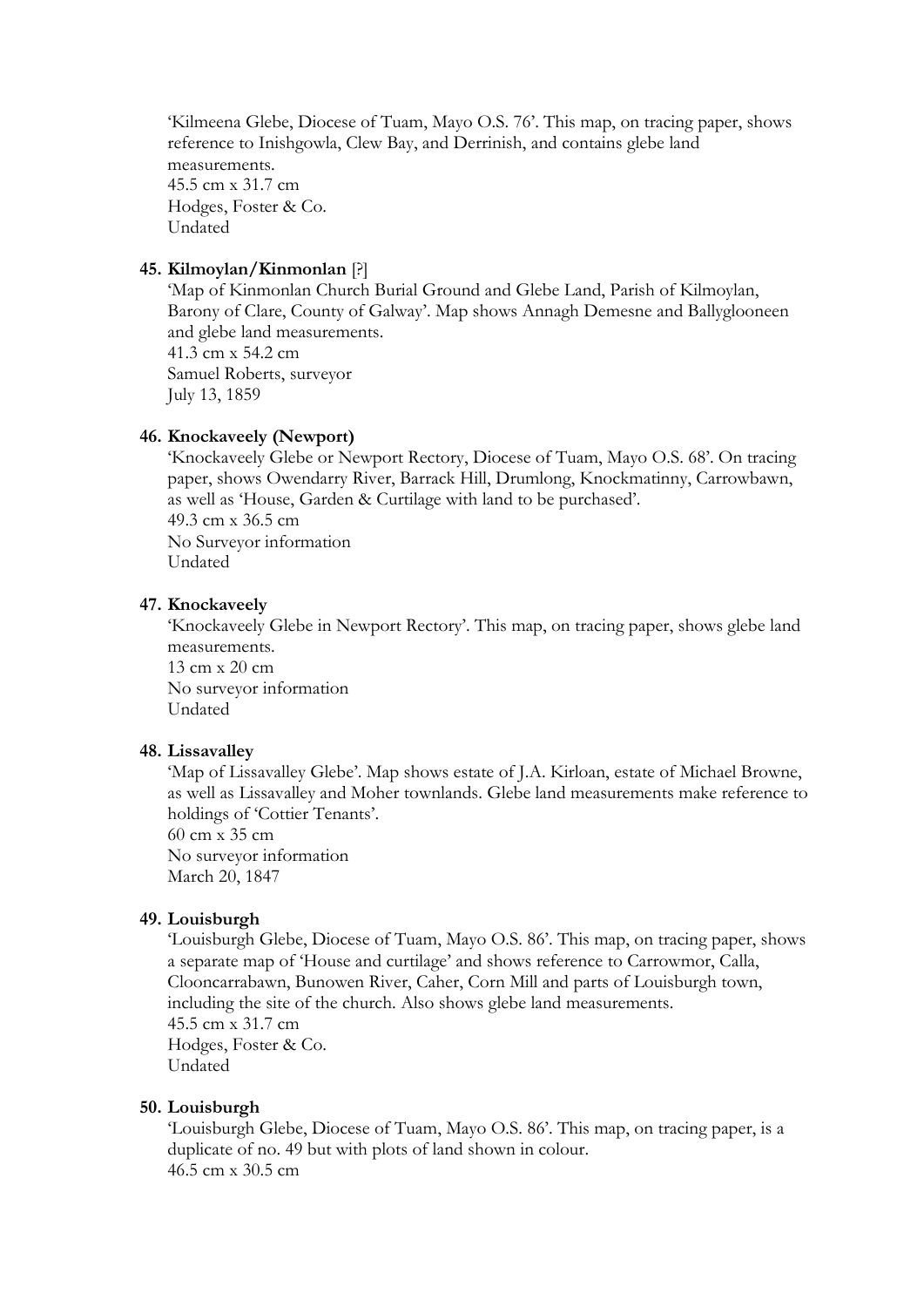Hodges, Foster & Co. Undated

### **51. Louisburgh**

'A Plan & Survey of Louisburgh Glebe'. Map mentions Calla, Clooncarrowbawn, Caher, Carrowmore and Bunowen River and shows a small part of the town plan of Louisburgh as well as the Old Glebe House and land measurements. 49.3 cm x 63.7 cm No surveyor information Undated

### **52. Mayo**

'Mayo Glebe, Diocese of Tuam, Mayo O.S. 90/100'. This map shows reference to Gonnagusetaul, Knockaunabroona, Corlisland, Cullentragh, Curry, Ballinaster, and Fahbeg, as well as the glebe land measurements. Shows an enlarged plan of 'House, Offices, & Curtilage'. 46.5 cm x 30.5 cm

Hodges Foster & Co. Undated

### **53. Moylough**

'Moylough Glebe, Diocese of Tuam, Galway O.S. 45'. This map, on tracing paper, shows reference to Moyloughmore and contains the glebe land measurements. 46.5 cm x 30.5 cm Hodges, Foster & Co. Undated

#### **54. Neale**

'Map of The Neale Glebe, situate[d] in the parish of Ballinchalla and County of Mayo for the Revd Lowry McClintock'. Shows Bunaraunish, Ballyargadaun, and Lawaus, glebe land measurements, and a small drawing of the church. 55.3 cm x 45.6 Hodges, Smith & Co., Map Agency Office 1856

### **55. Nymphsfield** [The townland where Cong rectory / glebe is located].

'Nymphsfield Glebe, Diocese of Tuam, Mayo O.S. 120'. This map shows reference to Creevagh South, Tonaleen, and Gortaroe as well as glebe land measurements. 'Cong' is written in ink above the title. There is a separate part of the map that shows 'House, Garden & Curtilage' in greater detail. 46.5 cm x 30.5 cm

Hodges, Foster & Co. Undated

#### **56. Omey**

'A Map of the Glebe'. Map shows Glenowen and Clifden as well as glebe land measurements. 48 cm x 75.2 cm Henry S. D'Arcy, surveyor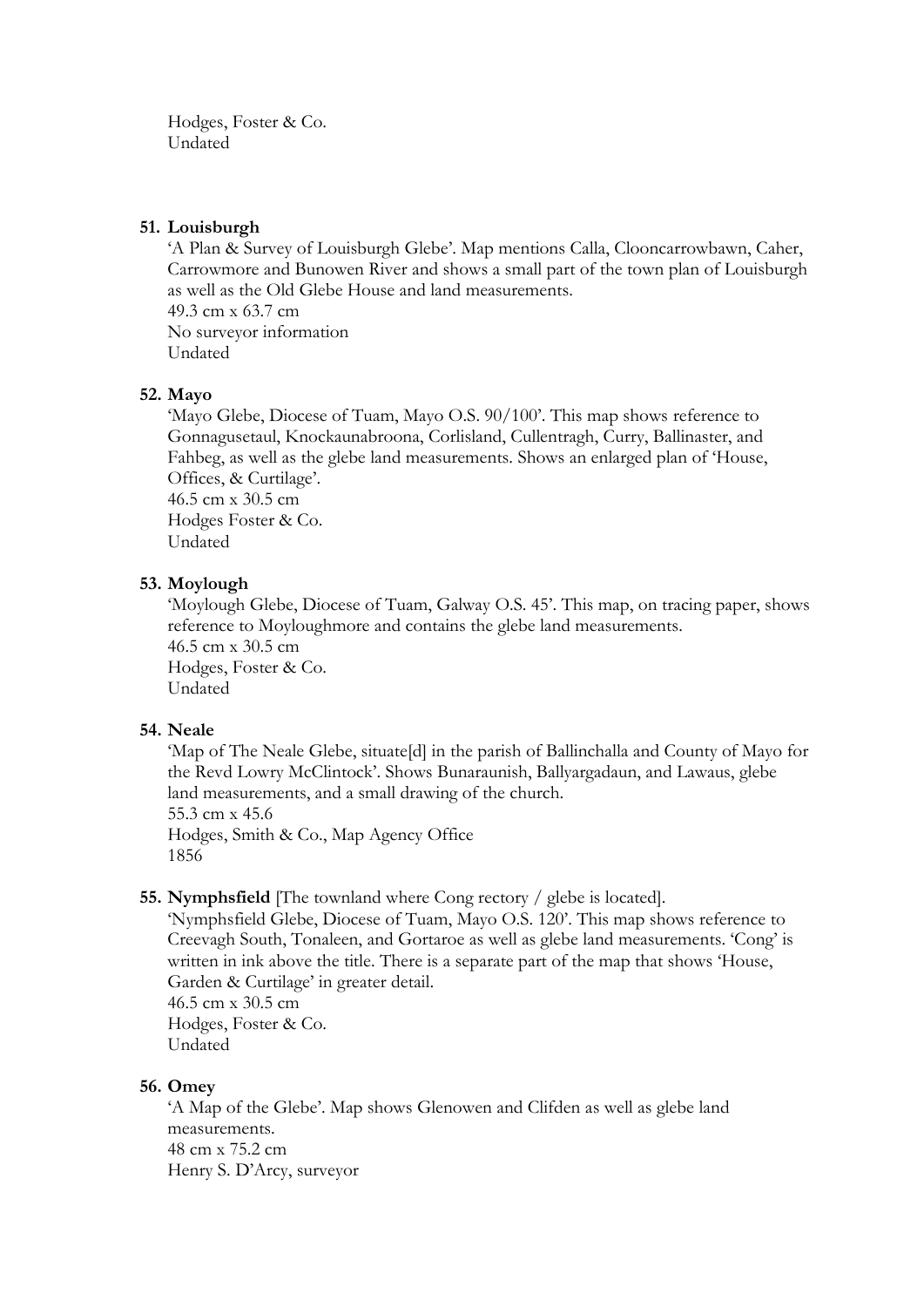1859

#### **57. Omey Clifden**

'Omey Clifden Glebe, Diocese of Tuam, Galway O.S. 35'. 46.5 cm x 30.5 cm Hodges, Foster & Co. Undated

#### **58. Ross**

'Map of Ross Glebe, Co. Galway'. This map makes reference to Rusheen West and Rosshill Demesne and is signed by Bartholomew O'Callaghan B.A. at the bottom [a Revd John O'Callaghan served the parish of Ross from 1860-72, and is listed as being the son 'of Bartholomew, farmer' in the clerical succession lists]. 33.8 cm x 21 cm No surveyor information Undated

#### **59. Tuam**

'Survey of Land in the West Suburbs of the Town of Tuam, the Property of the Dean of Tuam'. The maps shows Killaloonty, Tierboy, and 'The Grove'. Land measurements reference pasture held by Patrick Egan, pasture held by Mr Potter, pasture held by Edmund Burton, as well as references to Captain Lindsey, Mr Nolan, the site of the Old Abbey of the Blessed Trinity, location of Spring Wells, the church, and the old church yard.

28.5 cm x 46.9 cm John J. Redington, surveyor 1833

#### **60. Tuam** [fragile]

'Map of Tuam Glebe for the Revd. Charles H. Seymour'. Map shows Vicarschoral Land, 'Grove', St John's, Farrannalox along with the glebe land measurements. 50.4 cm x 39.5 cm James Cassidy, surveyor March 1852

#### **61. Tuam**

'A map of the Glebe of Tuam for the Revd Charles H Seymour'. Shows barracks and refers to Parkmore, Farnabox, John Handcock Esqr., and vicar choral land. Shows land measurements. 56.2 cm x 45.7 cm James Byrne, surveyor

July 1856, surveyed December 1855

#### **62. Tuam**

'Tuam Glebe, Diocese of Tuam, Galway O.S. 29/43'. This map shows reference to Townparks (second and third division), vicarschoral land, and Farrannabox as well as glebe land measurements. This map also contains a separate plan showing 'House, Garden & Curtilage'. 46.5 cm x 30.2 cm Hodges, Foster & Co. Undated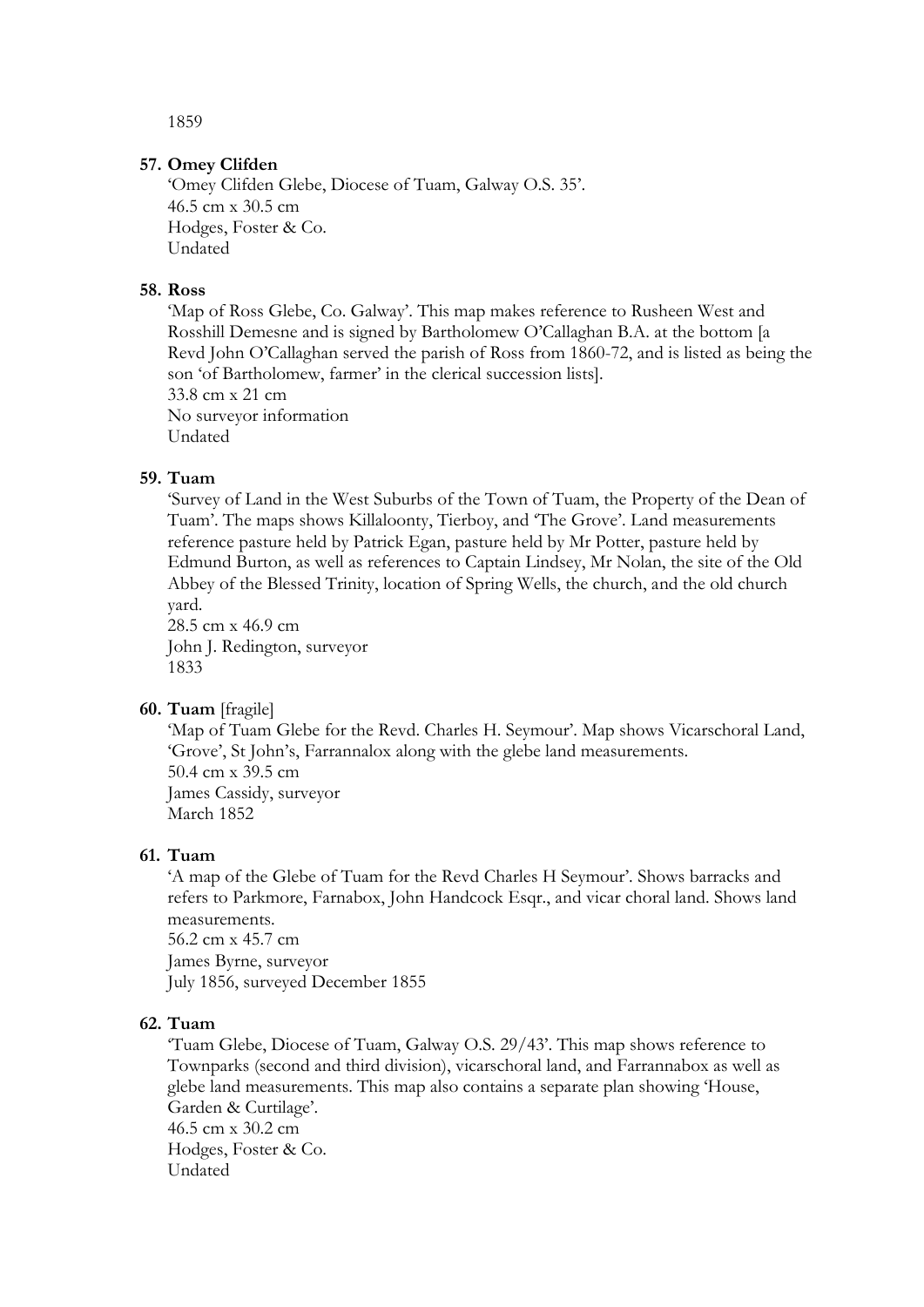#### **63. Westport**

'A plan of Westport Glebe, Diocese of Tuam'. Refers to Westport and Newport. The map contains a brief reference to land measurements. 48.4 cm x 61 cm George Walsh, surveyor December 31, 1855

### **64. Westport**

'Westport Glebe, Diocese of Tuam, Mayo O.S. 88'. This map shows reference to Deerpark East, Carrowbeg, and Westport Demesne as well as the glebe land measurements. 46.5 cm x 30.5 cm Hodges, Foster & Co. Undated

### **2/ District Maps**

A collection of significant district maps drawn up to de-mark new unions of parishes, organised alphabetically by area name. These maps date predominantly from the 1860s (with two from the 1850s) and all include administrative detail in the form of letters from the relevant bodies or authorities, suggesting some significant parochial boundary reorganisation was underway by the 1860s. According to historian, Dr Miriam Moffit, whose book *Soupers and Jumpers* analysed in detail the work of the Irish Church Missions, this evidence shows the operational development of the mission infrastructure, into which mission stations, schools and readers would be inserted. The small quantity of correspondence and related papers gathered together as file /7 below provides further context and further text-based lists of townlands etc and with interesting population information therein. The collection demonstrates the realignment of historic parish boundaries to allow for new theological realities.

#### **1. Aasleagh**

'Deed of erection of the Parochial District of Aasleagh', dated June 2, 1854 and registered 13 July, 1854. Note inscribed by John Cather, incumbent of the parish of Aughagower in the Union of Westport, consenting to the formation of Aasleagh parochial district. Contains deed and note signed by 'Lord Baron Plunket'. 79 cm x 93 cm (folded) June/July 1854

#### **2. Ballyconree**

'District Cure of Ballyconree, Diocese of Tuam' (Killalla being crossed out). Map shows the townlands and boundaries of the new parish which was created from the 'parish of Omey in the Union of Omey'. Attached is a letter, with stamp, from Bishop Brodrick Bernard. The map is based on an Ordnance Survey, but no further information is given. 93 cm x 136 cm (folded into booklet) Surveyor?

'Received July 29, 1868'.

#### **3. Castlekirk**

'Parochial district of Castlekirk' showing the formation of the parish by separation from the parish of Cong. Contains various seals and stamps, as well as a letter attached by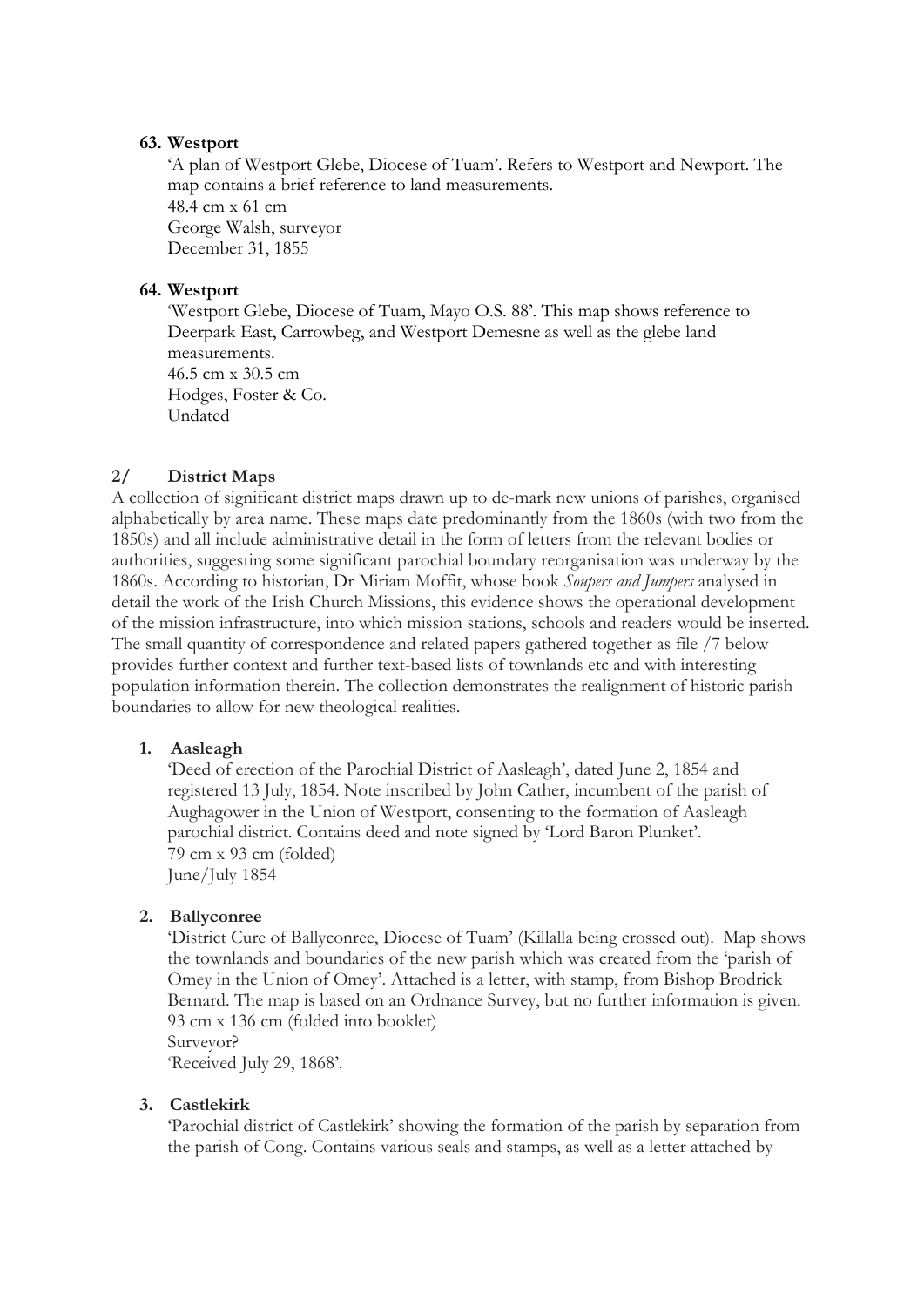'Thomas, Lord Baron Plunket, by divine permission, Lord Bishop of Tuam, Killalla & Achonry'. 90 cm x 147.6 cm (folded into booklet) Seymour Webb & Co., 4 Kildare St [Dublin], surveyor 1 May 1864

### **4. Errismore**

'This is the map of the townlands included in the parochial district of Errismore in the diocese of Tuam' showing the formation of Errismore from Ballindoon and refers to the parish church of Clifden, in the Union of Omey. The map contains a letter attached signed by Bishop Plunket. 120 cm x 182.6 cm (folded into booklet) Surveyor?

1 March 1864

### **5. Moyrus (Beauchamp)**

Map shows the formation of the parochial district, possibly from that of 'Clifdeon' (Omey) with a focus on the townlands that make up the new parish. 170.3 cm x 173.5 cm (folded into booklet, irregular shape) Surveyor? Dated March 4, 1856, signed March 24, 1856

### **6. Renvyle**

Formation of parochial district from the parish of Ballinakill due to the inhabitants of several townlands of Ballinakill being unable to attend their local parish church due to the vast distances. This map shows the townlands of the new parochial district, as well as the boundaries and is based on the Ordnance Survey map (9C Galway). It has attached a letter signed by Bishop Plunket that is dated May 8, 1861.

124 cm x 179 cm (folded into booklet) Surveyor?

Date in ink on front 17 June, 1861.

### **7. Sellerna**

Map showing the formation of the parochial district to be known as Sellerna, based on the Ordnance Survey map, with mandate and seal of Bishop Plunket , dated 2 August 1854.

1854

### 8. **Related Papers**

Being a file of correspondence, related lists and some legal papers concerning boundaries and parochial districts, with more extensive material including lists of parishioners for Kilcummin and Moyrus (Roundstone). One early item from the Boundary Department of the Ordinance Survey of Ireland concerning the Parishes of Templemary and Rathreagh is unrelated. 1830; 1863; 1874; 1876

### **3/ Miscellaneous maps**

A collection of various miscellaneous maps showing parts of Galway and Mayo (corresponding with Tuam Diocese) and organised alphabetically by area name. These maps - where dated - are primarily from the early  $20<sup>th</sup>$  century although one (Tuam, showing the Estate of John Stratford Hancock) is from the  $19<sup>th</sup>$  century.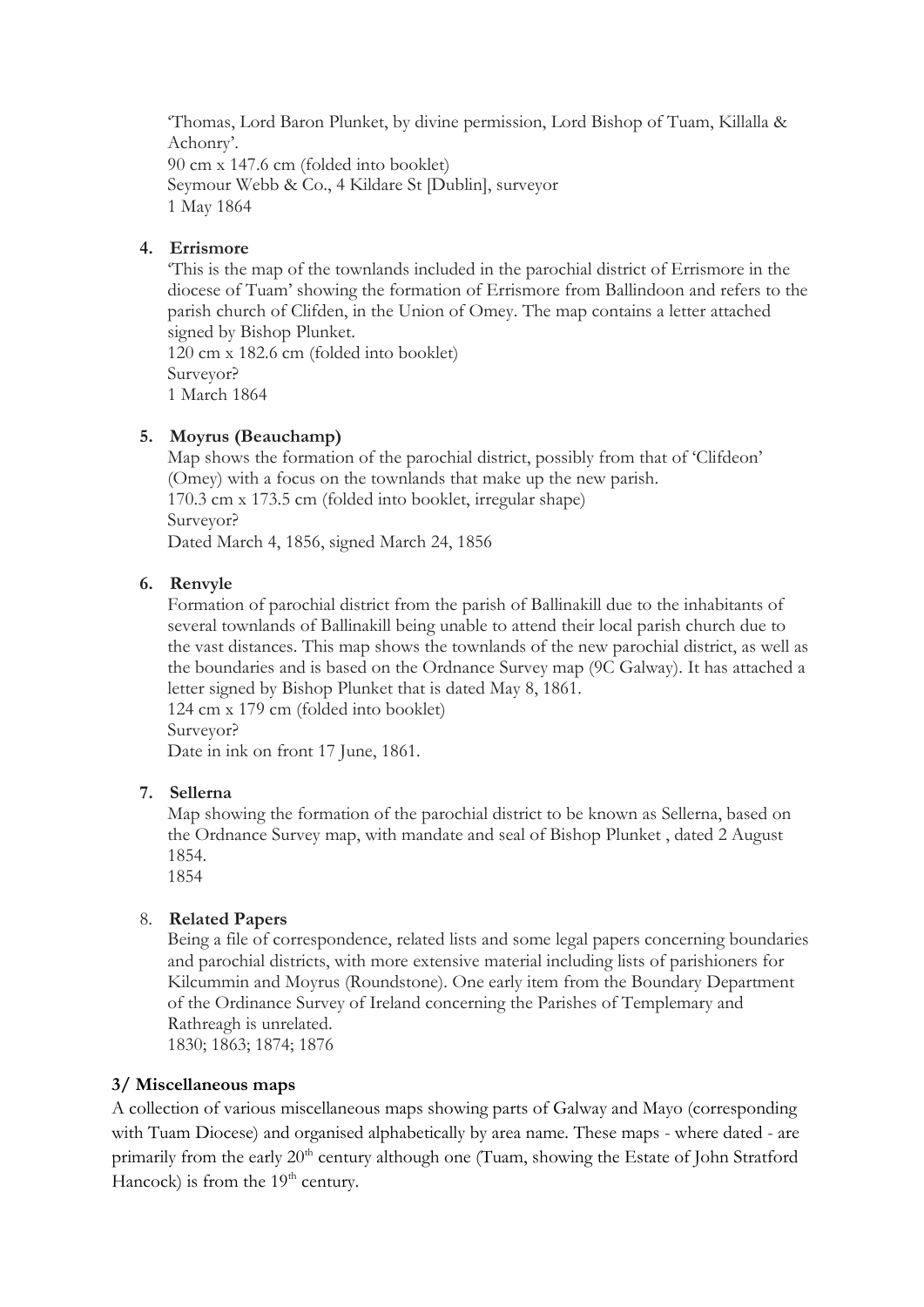### **1. Drumlong**

Shows side elevation of house and land elevation from house to Newport river. Concerns disputed right of way from river to Chambers House through rectory land. 65 cm x 54 cm

Undated or surveyor information.

### **2. Killoe**

Untitled, this map outlines the parish of Killoe and makes specific mention to the parishes of: Collomkill; Clonbrony; part of Killoe parish united to Templemichael; Templemichael; and Clongish. 65 cm x 54 cm

Undated or surveyor information

### **3. Mayo Estate Map (1)**

Ordnance Survey map (Mayo Sheet 59, edition 1920) showing part of Lucan Estate, marked in red. 70 cm x 105 cm Stamped 24.11.1930

### **4. Mayo Estate Map (2)**

Ordnance Survey map (Mayo Sheet 60, edition 1920) showing various estates marked in red, including Lucan, Hyacinth Darcy, and Lord Norbury. 70 cm x 105 cm Stamped 24.11.1930

### **5. Mayo Estate Map (3)**

Ordnance Survey map (Mayo Sheet 69, edition 1920) showing part of Lucan Estate, marked in red. 70 cm x 105 cm Stamped 24.11.1930

### **6. Mayo Estate Map (4)**

Ordnance Survey map (Mayo Sheet 70, edition 1920) showing various estates marked in red, including Lucan, Hyacinth Darcy, and Lord Norbury. 70 cm x 105 cm Stamped 24.11.1930

### **7. Tuam Deanery**

'Deanery of Tuam, Diocese of Tuam'. Shows position of The See House, proposed new deanery, lodge, glebe house area, and Farrannabox. The map, on tracing paper, also shows land measurement data. 59 cm x 41 cm

Undated and no surveyor data.

### **8. Tuam**

'The Estate of John Stratford Hancock'. This map is based on the Ordnance Survey Galway area (Map 7, Sheets 29 & 43) and shows the Estate coloured green in area around Tuam Town. 63 cm x 48 cm Undated and no surveyor information. There is a handwritten date on back: 16/2/1868.